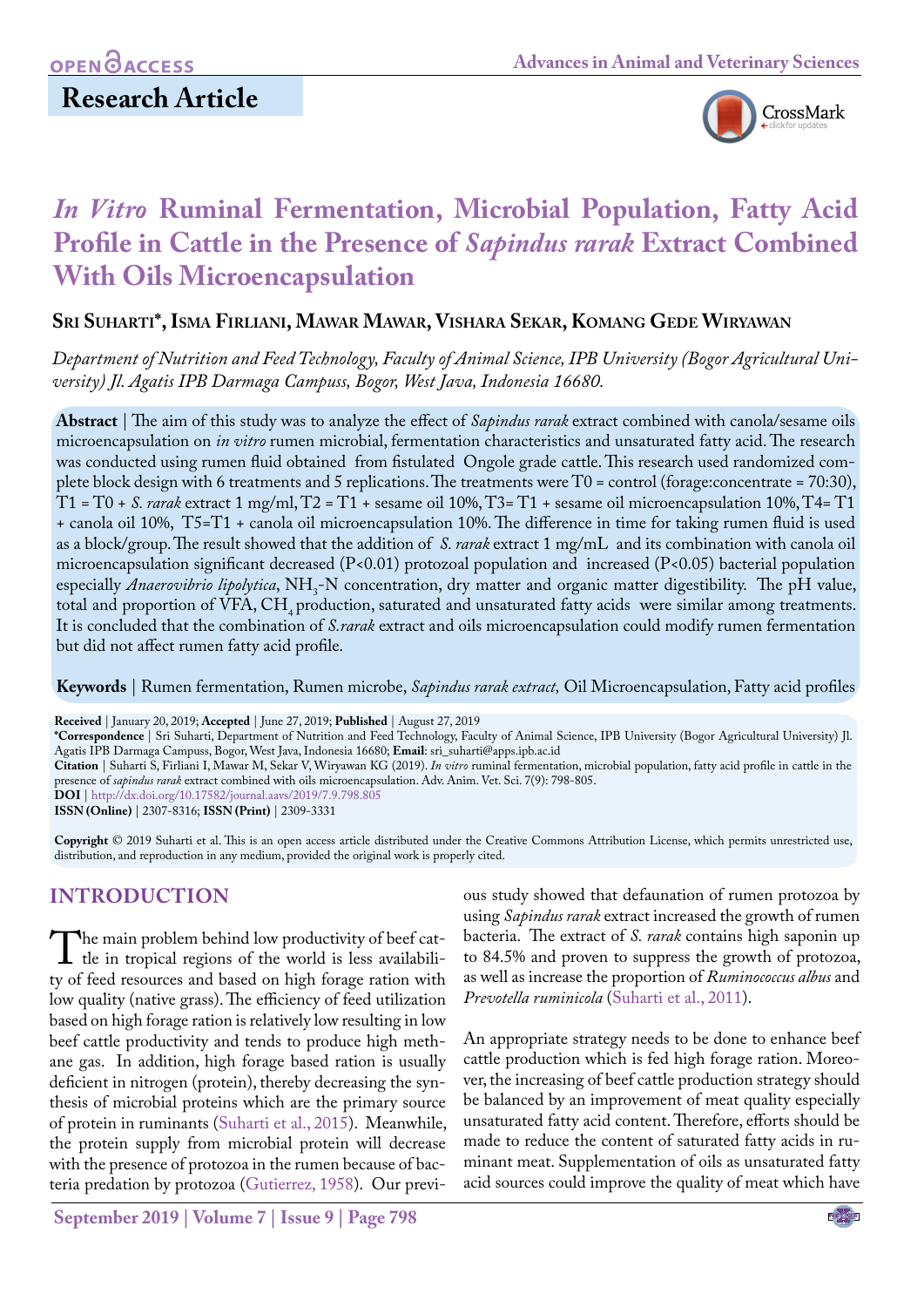# **OPEN GACCESS**

high content of unsaturated fatty acid ([Chang and Nicker](#page-6-0)[son, 2018\)](#page-6-0). However, the used of oils need to be protected to avoid rumen biohydrogenation by rumen microbe that convert unsaturated fatty acid to saturated fatty acid. [Maia](#page-7-3) [et al. \(2010\)](#page-7-3) stated that biohydrogenation occurs to enable *B. fibrisolvens* to survive from the bacteriostatic effects of polyunsaturated fatty acid (PUFA). Microencapsulation of oils that contain high PUFA is one of strategy to protect unsaturated fatty acid of feed from rumen microbe biohydrogenation ([Baroso et al., 2014](#page-6-1)).

Very little information is available about the study on the effect of *S.rarak* extract combined with oils microencapsulation on rumen microbe, fermentation and fatty acid profiles. Combination of *S.rarak* extract and oil microencapsulation hopefully could increase rumen fermentation activity and level of unsaturated fatty acid. This research aimed to analyze the combination effect of *S. rarak* extract and microencapsulation of canola/sesame oils on rumen fermentation *in vitro* including population of bacteria and protozoa, concentration of  $NH<sub>3</sub>$ -N, production of VFA total and its proportion, dry matter and organic matter degradability, methane production, and rumen fatty acid profile.

## **MATERIALS AND METHODS**

## **Preparation of** *S. rarak* **extract and Canola/ Sesame Oils Microencapsulation**

Extraction of *S. rarak* was done using maseration method according to [Wina et al. \(2006\).](#page-7-4) The *S. rarak* fruits were obtained from Central Java. Preparation of Sesame/Canola oil microencapsulation according to the [Carneiro et al.](#page-6-2) [\(2013\)](#page-6-2) method. The sesame oil obtained from CV. MH Farm and Marine, Cibinong, Bogor, Indonesia and canola oil obtained from MOI foods Malaysia SDN BHD. Each of oils as a core material about 5.88%,, then it was mixed with coating materials and water with the proportion of 11.76% and 82.36% respectively. The coating consisted of arabic gum and maltodextrin with proportion 50%:50%. The mixture was stirred until homogeneous for 10 minutes at a constant speed of 10000 rpm and dried using a spray dryer with an inlet temperature of  $180 \pm 5$  °C and outlet 80  $\pm$  5 °C with a pressure of 5 atm to produce encapsulation with size 0.2 - 5000 μm.

## *In vitro* **Fermentation**

*In vitro* fermentation was conducted according to [Tilley](#page-7-5) [and Terry \(1963\)](#page-7-5). Into each 100 mL fermentation tube, 500 mg substrate according to the treatment, 40 mL Mc-Dougall buffer, and 10 mL rumen fluid were added and incubated at shaker water bath with temperature  $39^{\circ}$  C. The rumen fluid for this experiment was collected at 3h after morning feeding from 3 rumens fistulated Ongole

crossbred beef cattle with Ethical Approval from Animal Care and Use Committee (AUAC) 01-2013b IPB, Bogor Agricultural University.

The experiment was designed as a  $6 \times 5$  randomized complete block design with 6 treatments include:T0= Napier grass: concentrate=70:30 (control); T1 = control + *S.rarak* extract 1 mg/ml; T2=T1+Sesame oil 10%; T3=T1+microencapsulation sesame oil 10%, T4=T1+Canola oil 10%, and T5= T1+microencapsulation Canola oil 10%. The difference in time for taking rumen fluid is used as a block/ group. The *S. rarak* extracts and oils were mixed with concentrate. Concentrate mixture with 15-17% CP and 69- 74% TDN ([Table 1](#page-2-0)). Variables observed were populations of bacteria and protozoa, concentration of  $NH<sub>3</sub>$ , production of VFA total and its proportion, dry matter and organic matter degradability, methane production, protozoa population, bacterial population (total bacteria, *Ruminococcus albus, Butirivibrio fibrisolvens, Ruminococcus flavefaciens, Anaerovibrio lipolytica,* and *Fibrobacter succinogenes)* and fatty acid profile.

#### **Sampling and Measurement**

Samples from aliquot were taken after 4 h incubation for pH, VFA, NH<sub>3</sub>-N, protozoa, total bacterial analysis and after 48 h incubation for dry matter and organic matter digestibility analysis. The numbers of protozoa and total bacteria in the rumen fluid was counted under a microscope according to [Ogimoto and Imai \(1981\)](#page-7-6).

Ammonia (N-NH<sub>3</sub>) concentration was determined by using the micro diffusion method [\(Conway 1962\)](#page-6-3). Analysis of total VFA concentration and proportion of VFA by using gas chromatography (Chrompack CP9002, Netherlands, flame ionized detector, Capillary column type WCOT Fused Silica 25 m × 0.32 mm, oven temperature: conditioning at 60°C and running at 115°C and nitrogen as gas carrier). Methane production was calculated from molar proportion of VFA according to Moss et al. (2000) by using the formula:  $0.45(C2) - 0.275(C3) + 0.4(C4)$ which is C2= acetate, C3= propionate and C4= butyrate.

The specific bacterial population (*Ruminococcus albus, Butirivibrio fibrisolvens, Ruminococcus flavefaciens, Anaerovibrio lipolytica,* and *Fibrobacter succinogenes)* was quantified by using real time PCR. A total of 200 ml rumen liquid at 4 h incubation were taken for DNA extraction by using *QIAmp Stool Mini Kit.* The primers of those specific bacteria were designed according to [Denman and](#page-6-4)  [McSweeney \(2006\)](#page-6-4) for total bacteria and *F.succinogenes*; [Tajima et al. \(2001\)](#page-7-7) for *R. flavefaciens* and *A. lipolytica*, [Koike and Kobayashi \(2001\)](#page-7-8) for *R. albus,* and [Fernando](#page-7-9)  [et al. \(2010\)](#page-7-9) for *B. fibrisolvens.* The nucleotide sequence of targeted primers used for real time PCR analysis is was shown in [Table 2.](#page-2-1) PCR amplification for standard prepar-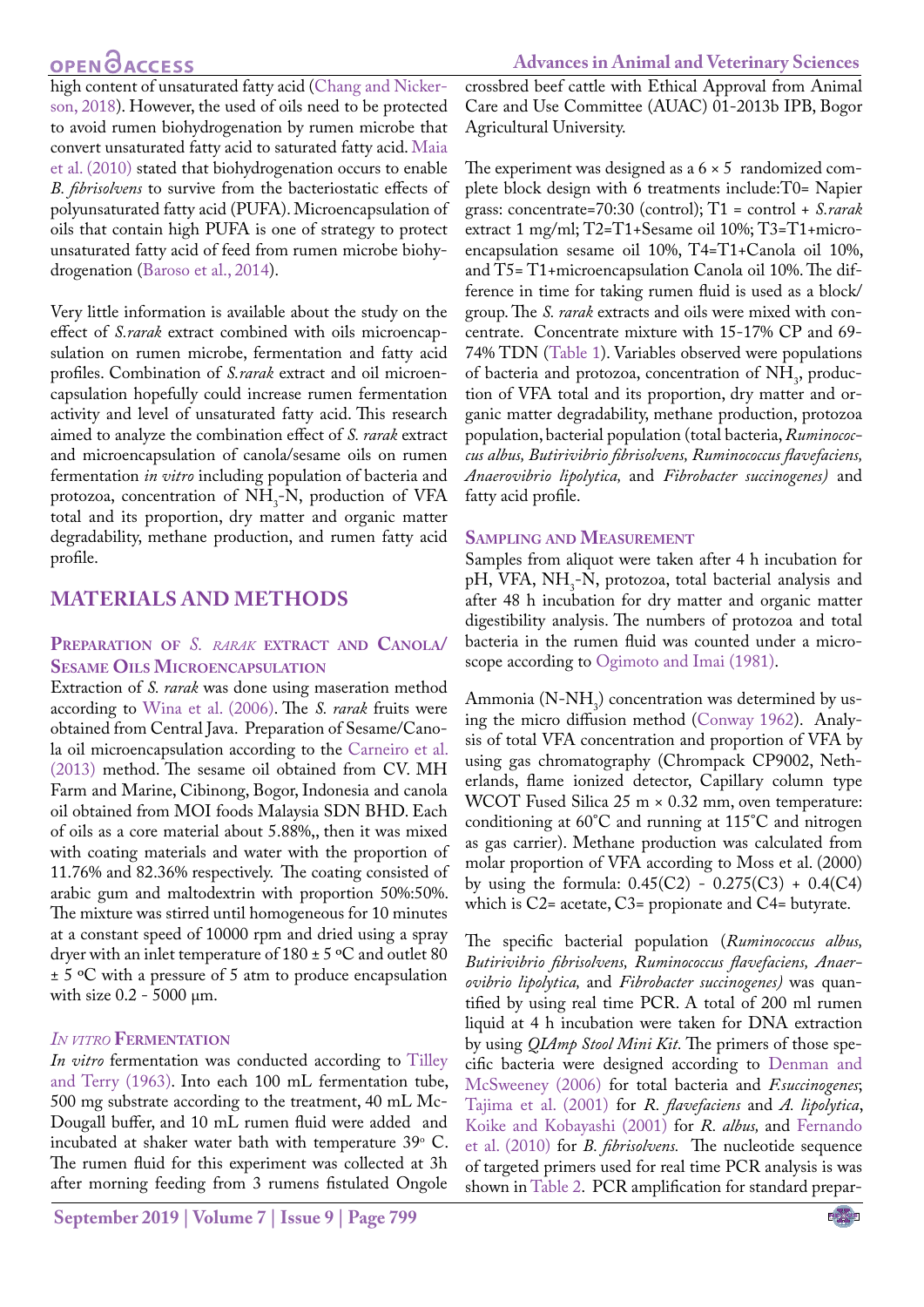<span id="page-2-0"></span>**Table 1:** Concentrate formulation and nutrient composition of the treatment

| Ingredient                                     | <b>Treatments</b> |                             |              |                                  |              |              |  |  |
|------------------------------------------------|-------------------|-----------------------------|--------------|----------------------------------|--------------|--------------|--|--|
|                                                | Control(C)        | $C+S$ .rarak extract $(T1)$ | $T1+SO$      | T <sub>1</sub> +M <sub>S</sub> O | $T1+CO$      | T5+MCO       |  |  |
| Soybean meal (%)                               | $\overline{4}$    | $\overline{4}$              | 9            | 6                                | 8            | 5            |  |  |
| Coconut cake (%)                               | 18                | 18                          | 16           | 35                               | 19           | 18           |  |  |
| Cassava waste (%)                              | 40                | 40                          | 32           | 40                               | 33           | 35           |  |  |
| Pollard (%)                                    | 35                | 35                          | 31           | 5                                | 28           | 30           |  |  |
| Molasses (%)                                   | $\mathbf{1}$      | $\mathbf{1}$                | $\mathbf{1}$ | $\overline{2}$                   | $\mathbf{1}$ | $\mathbf{1}$ |  |  |
| Urea $(\%)$                                    | $\overline{2}$    | $\overline{2}$              | $\mathbf{1}$ | $\overline{2}$                   | $\mathbf{1}$ | $\mathbf{1}$ |  |  |
| Sesame Oil (SO) (%)                            | $\overline{0}$    | $\overline{0}$              | 10           | $\overline{0}$                   | $\mathbf{0}$ | $\mathbf{0}$ |  |  |
| Microencapsulation-Sesame<br>Oil (MSO) $(\% )$ | $\mathbf{0}$      | $\overline{0}$              | $\mathbf{0}$ | 10                               | $\mathbf{0}$ | $\theta$     |  |  |
| Canola oil (%)                                 | $\Omega$          | $\mathbf{0}$                | $\mathbf{0}$ | $\Omega$                         | 10           | $\Omega$     |  |  |
| Microencapsulation- Canola<br>Oil (MCO) $(\%)$ | $\Omega$          | $\theta$                    | $\theta$     | $\theta$                         | $\theta$     | 10           |  |  |
| S. rarak extract (mg/mL)                       | $\overline{0}$    | $\mathbf{1}$                | $\mathbf{1}$ | $\mathbf{1}$                     | $\mathbf{1}$ | $\mathbf{1}$ |  |  |
| Nutrient Composition (%)                       |                   |                             |              |                                  |              |              |  |  |
| Crude Protein                                  | 14.06             | 14.06                       | 14.06        | 14.06                            | 14.06        | 14.05        |  |  |
| Crude Fiber                                    | 2.76              | 2.76                        | 4.73         | 2.99                             | 5.13         | 2.84         |  |  |
| <b>Total Digestible Nutrient</b>               | 70.00             | 70.00                       | 69.00        | 69.00                            | 69.00        | 67.00        |  |  |
| Ca                                             | 0.54              | 0.54                        | 0.52         | 0.52                             | 0.53         | 0.52         |  |  |
| ${\bf P}$                                      | 0.26              | 0.26                        | 0.29         | 0.24                             | 0.31         | 0.29         |  |  |

<span id="page-2-1"></span>**Table 2:** Nucleotida sequence of targeted primers used for *RT-PCR*

| N <sub>o</sub> | <b>Spesies</b>                              | Size (bp) | No acces of<br>Genbank | Forward primer                              | Reverse primer                              |
|----------------|---------------------------------------------|-----------|------------------------|---------------------------------------------|---------------------------------------------|
|                | Total bacteria <sup>a</sup>                 | 114       | KX26061                | 5'CAA CGA GCG CAA<br>CCC <sub>3</sub>       | 5'CCA TTG TAG CAC<br>GTG TGT AGC3'          |
| $\mathcal{D}$  | Fibrobacter succino-<br>genes <sup>a</sup>  | 121       | KY463941               | 5'- GTT CGG AAT TAC<br>TGG GCG TAA A -3'    | 5'- CGC CTG CCC CTG<br>AAC TAT C -3'        |
| 3              | $Runinococcus$ albus $c$                    | 175       | NR.074399              | (5'-CCC TAA AAG CAG<br>TCT TAG TTC G-3')    | (5'-CCT CCT TGC GGT<br>TAG AAC A-3')        |
| $\overline{4}$ | Ruminococcus flavefa-<br>ciens <sup>b</sup> | 835       | KP689131               | 5'-GGA CGA TAA TGA<br>CGG TAC TT-3'         | 5'-GCA ATC Y*GA ACT<br>GGG ACA AT-3'        |
| $5^{\circ}$    | Butiryvibrio fibrisol-<br>vens <sup>d</sup> | 625       | AM039822               | 5'- CGC ATG ATG CAG<br>TGT GAA AAG CTC -3') | 5'- CCT CCC GAC ACC<br>TAT TAT TCA TCG -3') |
| 6              | Anaerovibrio lipolytica <sup>b</sup>        | 597       | AB034191               | 5'-TGG GTG TTA GAA<br>ATG GAT TC-3'         | 5'-CTC TCC TGC ACT<br>CAA GAA TT-3'         |

"Denman dan McSweeney (2006); " Tajima et al. (2001). ° Koike and Kobayashi (2001) ; "Fernando et al. (2010)

\* IUPAC for nucleotide t or c

preparation was performed by using Mastercycler personal (Eppendorf 5332) with the following condition: 5 min at 94°C, 30 s at 94°C, 45 s at 55°C, 1 min at 72°C for 40 cycles and a final extension of 5 min at  $72^{\circ}$ C. The qPCR conditions for bacteria specific targets were based on qPCR machine (Rotor gene, Qiagen) protocol with the following conditions: initial denaturation at  $95^{\circ}$ C for 5 minutes, amplification at 95°C for 10 seconds and different annealing temperatures such as total bacteria at 55°C, *R*. *albus* and *B. fibrisolvens* at 51 oC*, A. lipolytica* at 57 oC*, F.* 

*succinogenes* and *R. flavefaciens* at 62 °C for 1 minute. There were 40 cycles of amplification. The population of different microbial groups was determined as relative to the total bacterial populations.

Rumen fatty acid profile measured at 8h incubation by using Gas Chromatography (GC type Claurus 580, polyetilen glycol column (30m × 0.25 mm × 0.25µm). Sample preparation was done using Soxhlet extraction according Weibull-Stoldt method ([AOAC, 2005\)](#page-6-5). A total of 2-3 g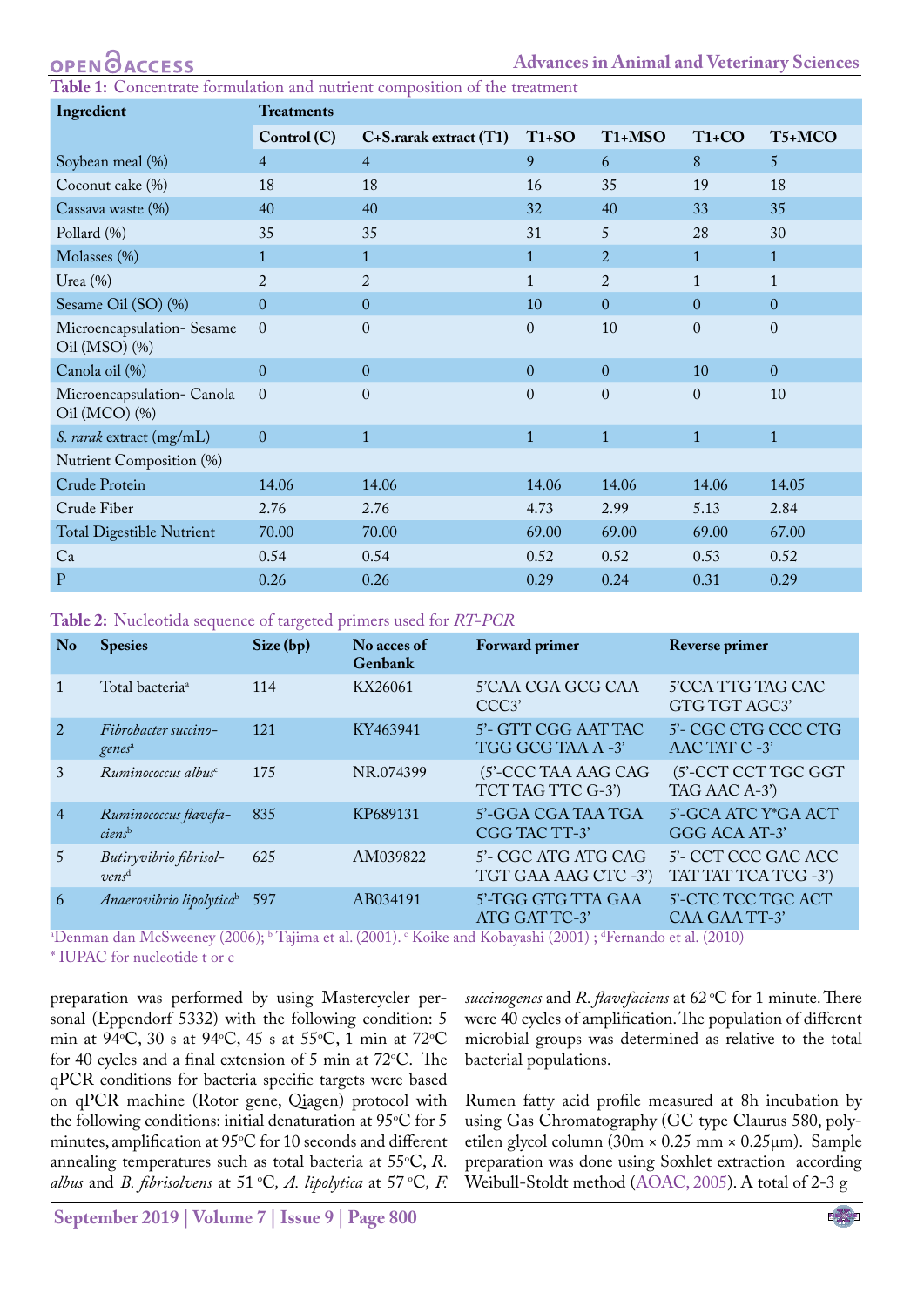<span id="page-3-0"></span>

| <b>OPEN OACCESS</b>                                                          |       |                                                                                 | <b>Advances in Animal and Veterinary Sciences</b> |                               |  |  |  |  |  |
|------------------------------------------------------------------------------|-------|---------------------------------------------------------------------------------|---------------------------------------------------|-------------------------------|--|--|--|--|--|
| Table 3: Fatty acid profile of sesame and canola oils microencapsulation (%) |       |                                                                                 |                                                   |                               |  |  |  |  |  |
| <b>Variables</b>                                                             |       | Sesame Oil <sup>1)</sup> Sesame Oil Microencapsulation Canola Oil <sup>2)</sup> |                                                   | Canola Oil Microencapsulation |  |  |  |  |  |
| <b>SFA</b>                                                                   | 14.85 | 43.67                                                                           | 4.07                                              | 17.36                         |  |  |  |  |  |
| <b>UFA</b>                                                                   | 85.15 | 56.36                                                                           | 95.93                                             | 82.64                         |  |  |  |  |  |
| Stearic Acid (C18:0)                                                         | 5.43  | 4.53                                                                            | 1.36                                              | 2.73                          |  |  |  |  |  |
| Oleic Acid (C18:1)                                                           | 38.81 | 44.07                                                                           | 32.73                                             | 55.53                         |  |  |  |  |  |
| Linoleic Acid (C18:2)                                                        | 46.34 | 23.61                                                                           | 14.35                                             | 39.19                         |  |  |  |  |  |
|                                                                              |       | $\sim$ $\sim$ $\sim$ $\sim$ $\sim$ $\sim$ $\sim$                                |                                                   |                               |  |  |  |  |  |

Note : 1) Nzikou et al. (2009), 2) Chang (2018), SFA =Saturated fatty Acid, UFA=Unsaturated Fatty Acid

<span id="page-3-1"></span>**Table 4:** Rumen microbial population with the addition of *S. rarak* extract and its combination with pure Sesame/Canola Oil or microencapsulated

| <b>Variables</b>                    | <b>Treatments</b>             |                                    |                    |                                  |                              |                         |  |  |  |
|-------------------------------------|-------------------------------|------------------------------------|--------------------|----------------------------------|------------------------------|-------------------------|--|--|--|
|                                     |                               | Control (C) C+S.rarak extract (T1) | $T1+SO$            | T <sub>1</sub> +M <sub>S</sub> O | $T1+CO$                      | T5+MCO                  |  |  |  |
| Protozoa<br>$(log$ cell/ml)         | $4.52 \pm 0.02^{\rm A}$       | $4.03 \pm 0.04^{\rm B}$            | $3.89 \pm 0.05^E$  | $3.98 \pm 0.03^{\circ}$          | $3.75 \pm 0.03^{\rm F}$      | $3.92 \pm 0.03^{\rm D}$ |  |  |  |
| Total Bacteria<br>$(\log$ cell/ng)  | $16.50 \pm 0.35a$             | $14.29 \pm 0.62$ bc                | $15.13 \pm 0.14$   | $12.74 \pm 0.60d$                | $13.06 \pm 1.19d$            | $13.85 \pm 0.75$ cd     |  |  |  |
| R. Albus<br>$(\log$ cell/ng)        | $10.45 \pm 0.59$              | $10.32 \pm 0.27$                   | $10.32 \pm 0.36$   | $10.74 \pm 0.21$                 | $10.46 \pm 0.17$             | $10.34 \pm 0.14$        |  |  |  |
| F. succinogenes<br>$(\log$ cell/ng) | $11.79 \pm 0.62$              | $11.48 \pm 0.24$                   | $11.46 \pm 0.33$   | $11.64 \pm 0.88$                 | $11.11 \pm 0.81$             | $11.13 \pm 0.77$        |  |  |  |
| R.flavefaciens<br>$(Log$ cell/ng)   | $9.15 \pm 0.78$               | $9.30 \pm 0.83$                    | $8.97 \pm 0.61$    | $9.07 \pm 0.72$                  | $8.57 \pm 0.35$              | $9.18 \pm 0.71$         |  |  |  |
| B. fibrisolvens<br>$(\log$ cell/ng) | $9.53 \pm 0.30$               | $9.55 \pm 0.37$                    | $9.13 \pm 0.22$    | $9.12 \pm 0.46$                  | $8.90 \pm 0.04$              | $9.36 \pm 0.57$         |  |  |  |
| A.lipolytica<br>$(log$ cell/ng)     | $9.33 \pm 0.74$ <sup>ab</sup> | $9.50 \pm 0.74$ <sup>ab</sup>      | $8.94 \pm 0.40$ bc | $9.27 \pm 0.72$ <sup>abc</sup>   | $8.67 \pm 0.47$ <sup>c</sup> | $9.66 \pm 0.43^{\circ}$ |  |  |  |

Note : SO=Sesame oil, MSO=Microencapsulation Sesame Oil, CO=Canola Oil, Microencapsulation Canola Oil. The different superscripts with capital letters indicates very significant different (P<0.01) and small letters indicates significant different (P<0.05).

rumen liquid after incubated for 8h mixed with  $10 \text{ ml H}_{2}$ O and 15 ml HCl 25% and boiled for 15 minutes. The solution then filtered during heat and washed with hot water until it did not react with acid again. Samples that have been wrapped in filter paper dried at 100-105°C for 30 min until dry then extracted in soxhlet with hexane solvents ± 5-6 h at 80°C. Fat extract obtained was dried at  $105^{\circ}$ C for 1 h and cooled in the exicator until it reaches a fixed weight.

Analysis of crude protein, crude fiber, calcium and phospor of the ration was done according to to Association of Official [Analytical Chemists \(AOAC\) method \(2005\)](#page-6-5).

#### **Data Analysis**

The data obtained were tested using analysis of variance and the differences among treatments means were examined by Duncan Multiple Range Test ([Steel and Torrie,](#page-7-10) [1997\)](#page-7-10). The statistical analysis was performed by using IBM SPSS v23.

## **RESULTS**

#### **Fatty Acid Profile of Plant Oil's Microencapsulation**

Fat protection using the microencapsulation method changed the proportion of unsaturated fatty acids. The percentage of unsaturated fatty acids reduction in sesame oil was 33.81%, while in canola oil was 13.85% during the microencapsulation process. However, the proportion of oleic acid increased in the oils microencapsulation product compared to pure oils ([Table 3\)](#page-3-0).

#### **Rumen Microbe Population**

The addition of *Sapindus rarak* extract and its combination with canola/sesame oil microencapsulation or pure canola/ sesame oil significantly reduced (P<0.01) protozoal population compared to the control treatment. Furthermore, population of total bacteria also decreased (P<0.05) with the addition of *S. rarak* extract combined with canola oil microencapsulation compared to the control treatment ([Table 4\)](#page-3-1).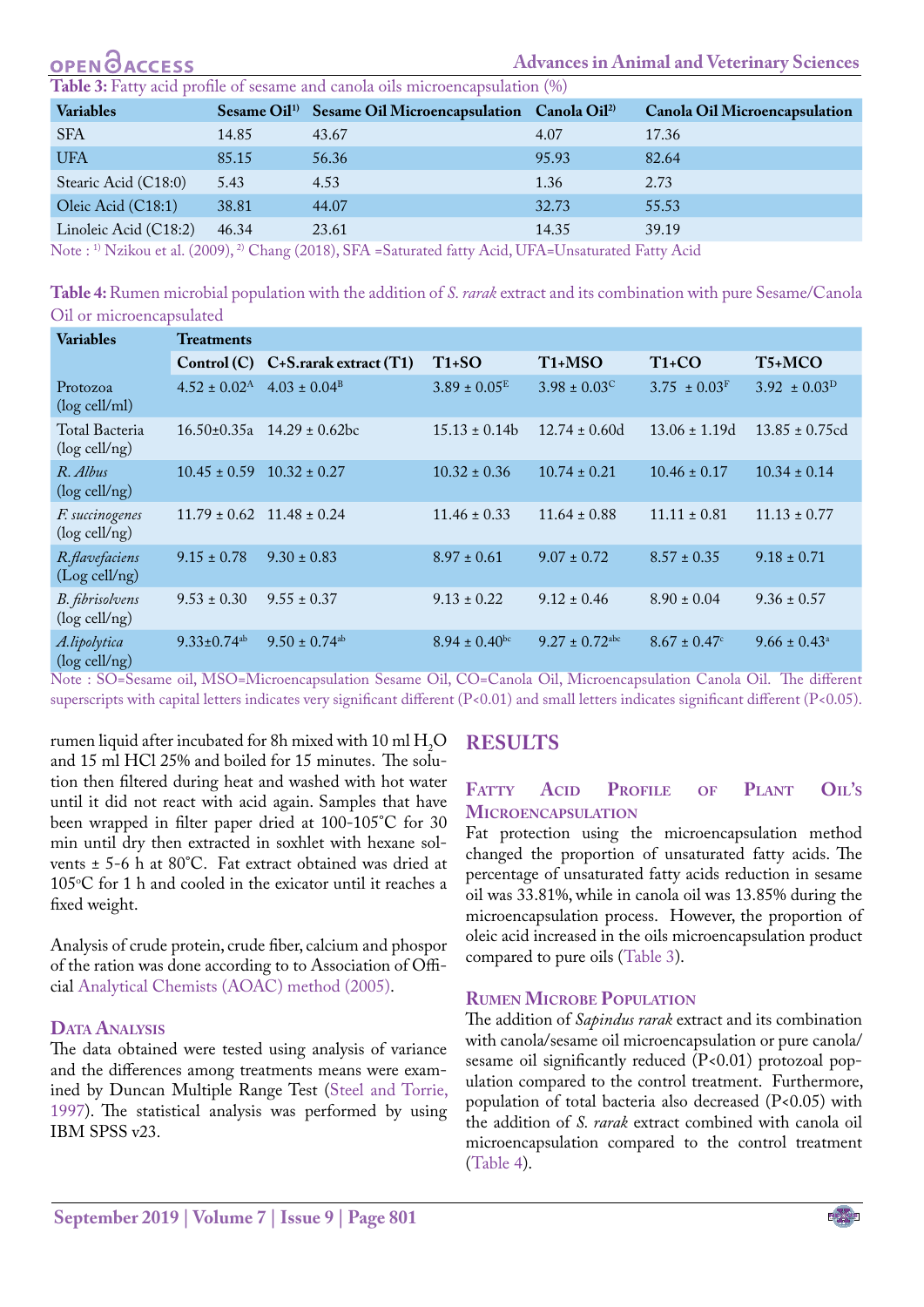<span id="page-4-0"></span>**Table 5:** *In vitro* rumen fermentation characteristic with the addition of *S. rarak* extract and its combination with pure Sesame/Canola Oil or microencapsulated

| <b>Variables</b>                     | <b>Treatments</b>             |                                |                             |                                  |                          |                               |  |  |  |
|--------------------------------------|-------------------------------|--------------------------------|-----------------------------|----------------------------------|--------------------------|-------------------------------|--|--|--|
|                                      | Control                       | C+S.rarak<br>extract(T1)       | $T1+SO$                     | T <sub>1</sub> +M <sub>S</sub> O | $T1+CO$                  | T5+MCO                        |  |  |  |
| pH                                   | $6.60 \pm 0.45$ <sup>c</sup>  | $6.56 \pm 0.43$ <sup>abc</sup> | $6.56 \pm 0.43$ abc         | $6.52 \pm 0.46$ <sup>a</sup>     | $6.58 \pm 0.44$ bc       | $6.54 \pm 0.47$ <sup>ab</sup> |  |  |  |
| $N-NH_{\gamma}(mM)$                  | $4.88 \pm 0.46^{\rm A}$       | $4.23 \pm 0.46^{\text{B}}$     | $3.21 \pm 0.44^{\circ}$     | $5.26 \pm 0.45$ <sup>A</sup>     | $3.07 \pm 0.46^{\circ}$  | $5.00 \pm 0.44^{\rm A}$       |  |  |  |
| VFA total (mM)                       | $52.61 \pm 4.43$              | $57.77 \pm 9.83$               | $54.11 \pm 12.51$           | $54.67 \pm 4.34$                 | $61.81 \pm 15.99$        | $68.17 \pm 17.52$             |  |  |  |
| Proportional VFA (mM/100mM)          |                               |                                |                             |                                  |                          |                               |  |  |  |
| Acetate $(C2)$                       | $60.12 \pm 5.20$              | $61.32 \pm 7.44$               | $64.65 \pm 2.38$            | $59.11 \pm 5.31$                 | $60.94 \pm 5.83$         | $59.71 \pm 8.12$              |  |  |  |
| Propionate (C3)                      | $25.43 \pm 2.98$              | $26.22 \pm 5.27$               | $21.52 \pm 2.38$            | $26.90 \pm 2.85$                 | $25.60 \pm 4.07$         | $27.26 \pm 5.43$              |  |  |  |
| Butyrate $($ <sub>c</sub> $C4)$      | $11.04 \pm 2.37$              | $9.51 \pm 2.23$                | $10.65 \pm 4.27$            | $10.81 \pm 2.31$                 | $9.79 \pm 2.19$          | $9.95 \pm 2.64$               |  |  |  |
| Iso Valerate (C5)                    | $1.84 \pm 0.29$               | $1.59 \pm 0.41$                | $1.75 \pm 0.64$             | $1.57 \pm 0.18$                  | $1.84 \pm 0.21$          | $1.61 \pm 0.41$               |  |  |  |
| Valerate $($ <sub>c</sub> $C5)$      | $1.57 \pm 0.32$               | $1.36 \pm 0.30$                | $1.43 \pm 0.46$             | $1.61 \pm 0.35$                  | $1.83 \pm 0.22$          | $1.48 \pm 0.34$               |  |  |  |
| $C_2$ : $C_3$                        | $2.40 \pm 0.51$               | $2.45 \pm 0.86$                | $3.02 \pm 0.24$             | $2.23 \pm 0.41$                  | $2.45 \pm 0.63$          | $2.30 \pm 0.79$               |  |  |  |
| $CH4(mM)$ estima-<br>tion            | $12.82 \pm 0.46$              | $13.72 \pm 0.26$               | $12.80 \pm 0.27$            | $14.93 \pm 4.00$                 | $14.71 \pm 2.12$         | $15.47 \pm 2.24$              |  |  |  |
| Dry matter digesti-<br>bility $(\%)$ | $55.07 \pm 2.90^{\circ}$      | $59.04 \pm 3.26^{\circ}$       | $53.56 \pm 3.87^{\text{D}}$ | $59.18 \pm 2.97^{\text{B}}$      | $56.03 \pm 3.27^{\circ}$ | $67.32 \pm 2.87$ <sup>A</sup> |  |  |  |
| Organic matter<br>digestibility (%)  | $54.62 \pm 2.61$ <sup>C</sup> | $58.38 \pm 3.15^{\text{B}}$    | $52.84 \pm 3.90^{\rm D}$    | $58.70 \pm 2.99^{\text{B}}$      | $55.42 \pm 3.34^{\circ}$ | $66.40 \pm 2.46^{\rm A}$      |  |  |  |

Note : SO=Sesame oil, MSO=Microencapsulation Sesame Oil, CO=Canola Oil, Microencapsulation Canola Oil. The different superscripts with capital letters indicates very significant different (P<0.01) and small letters indicates significant different (P<0.05).

<span id="page-4-1"></span>

| Table 6: Rumen fatty acid profiles with the addition of S. rarak extract and its combination with pure Sesame/Canola |  |  |  |  |  |
|----------------------------------------------------------------------------------------------------------------------|--|--|--|--|--|
| Oil or microencapsulated at 8h incubation                                                                            |  |  |  |  |  |

| <b>Variables</b>    | <b>Treatments</b> |                             |                   |                                  |                   |                  |
|---------------------|-------------------|-----------------------------|-------------------|----------------------------------|-------------------|------------------|
|                     | Control           | $C+S$ .rarak extract $(T1)$ | $T1+SO$           | T <sub>1</sub> +M <sub>S</sub> O | $T1+CO$           | T5+MCO           |
| Concentration (ppm) |                   |                             |                   |                                  |                   |                  |
| <b>SFA</b>          | $27.23 \pm 15.56$ | $29.97 \pm 16.65$           | $70.77 \pm 22.73$ | $40.58 \pm 20.34$                | $33.57 \pm 15.52$ | $46.30 \pm 1.84$ |
| <b>UFA</b>          | $9.62 \pm 8.99$   | $7.32 \pm 3.08$             | $21.83 \pm 5.93$  | $6.33 \pm 2.27$                  | $13.55 \pm 7.55$  | $11.73 \pm 4.63$ |
| Stearic acid        | $9.38 \pm 9.39$   | $11.93 \pm 8.74$            | $22.70 \pm 5.38$  | $17.35 \pm 10.52$                | $12.60 \pm 8.78$  | $21.68 \pm 4.70$ |
| Oleic Acid          | $5.08 \pm 4.29$   | $5.92 \pm 3.96$             | $13.75 \pm 5.25$  | $4.18 \pm 2.13$                  | $9.88 \pm 5.54$   | $7.80 \pm 3.11$  |
| Linoleic Acid       | $2.80 \pm 2.05$   | $2.43 \pm 0.11$             | $6.98 \pm 5.69$   | $1.15 \pm 0.65$                  | $3.18 \pm 1.18$   | $1.68 \pm 0.18$  |
| Proportion (%)      |                   |                             |                   |                                  |                   |                  |
| <b>SFA</b>          | 76.68±6.63        | $78.72 \pm 5.07$            | $76.23 \pm 2.96$  | $85.06 \pm 5.94$                 | $72.17 \pm 2.97$  | $75.96 \pm 7.02$ |
| <b>UFA</b>          | $23.32 \pm 6.63$  | $21.28 \pm 5.07$            | $23.77 \pm 2.96$  | $14.94 \pm 5.94$                 | $27.83 \pm 2.97$  | $20.04 \pm 7.02$ |
| Stearic acid        | 22.48±11.31       | $29.32 \pm 12.11$           | $27.22 \pm 12.69$ | $35.01 \pm 13.78$                | $24.92 \pm 10.34$ | $37.71 \pm 7.01$ |
| Oleic Acid          | $13.45 \pm 4.46$  | $15.76 \pm 4.71$            | $15.18 \pm 2.34$  | $10.63 \pm 7.53$                 | $21.24 \pm 3.73$  | $13.53 \pm 5.00$ |
| Linoleic Acid       | $15.11 \pm 5.20$  | $10.24 \pm 0.39$            | $16.66 \pm 12.43$ | $5.01 \pm 1.40$                  | $13.60 \pm 2.97$  | $5.84 \pm 0.43$  |

Note : SFA = Saturated fatty acid, UFA=Unsaturated fatty acid

#### **Rumen Fermentation Characteristic**

The used of *S. rarak* extract and its combination with sesame/canola oil with or without microencapsulation significantly decreased (P<0.05) rumen pH. In addition, the used of sesame/canola oil microencapsulation tended to lower pH value compared to sesame/canola oil without protec-tion [\(Table 5\)](#page-4-0). Concentration of  $NH<sub>3</sub>$  significantly decreased (P<0.05) with the addition of *S. rarak* extract and

its combination with sesame/canola oil without protection. In contrast, the used of *S.rarak* extract and Sesame/Canola oil microencapsulation significantly increased (P<0.05) NH<sub>3</sub> concentration. Total VFA production, proportional VFA and methane estimation were similar among treatments. Dry matter and organic matter digestibility very significantly increased (P<0.01) with the addition of *S. rarak* extract and its combination with sesame/canola oil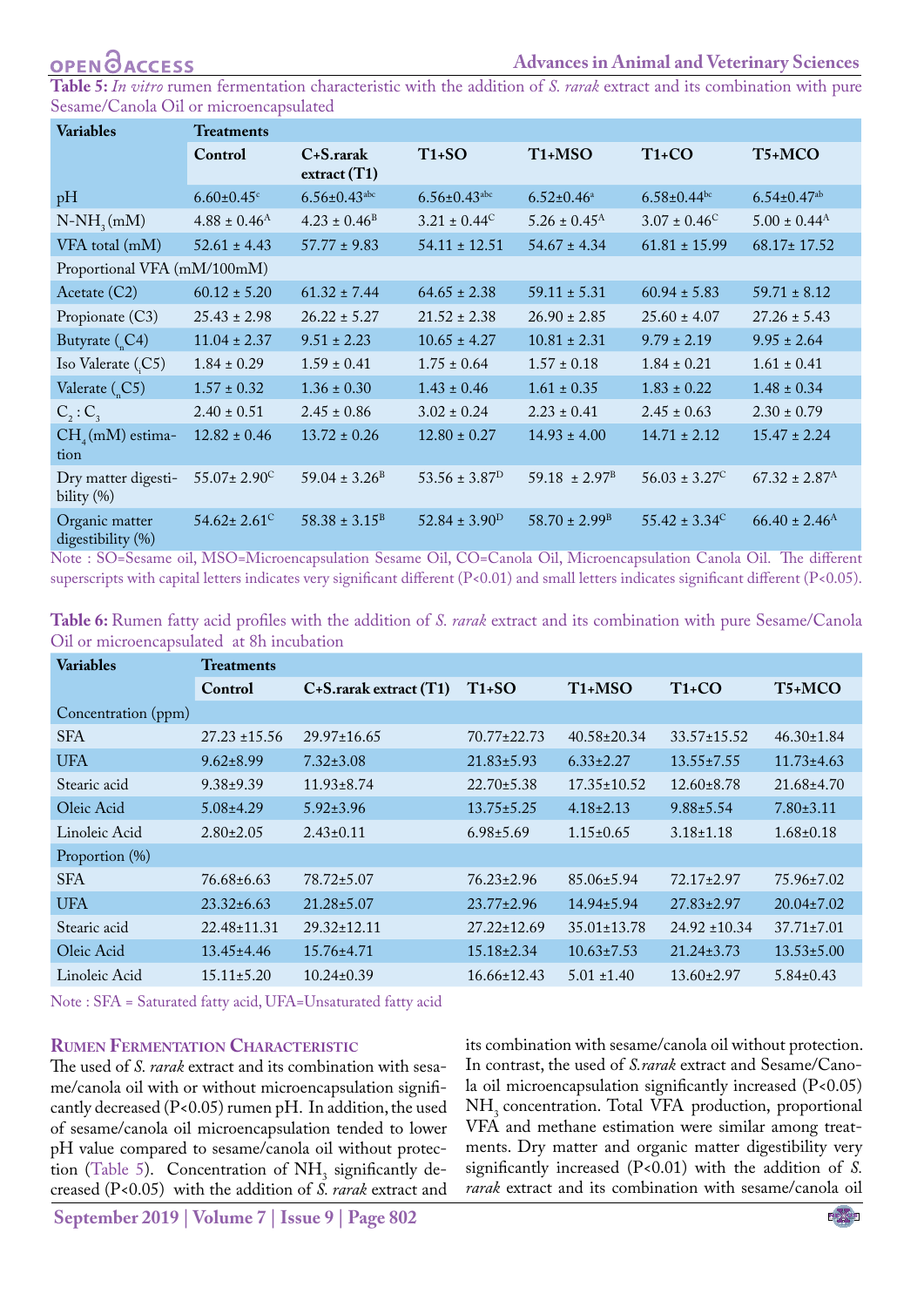## **OPEN**<sub>d</sub>

without protection or microencapsulation. In addition, the used of canola oil microencapsulation resulted the highest (P<0.01) dry matter and organic matter digestibility ([Ta](#page-4-0)[ble 5\)](#page-4-0).

## **Rumen Fatty Acid Profile**

The used of *S. rarak extract* and its combination with sesame/canola oils microencapsulation did not increase concentratiom of rumen unsaturated fatty acids at 8h incubation compared to the control treatment. The proportion of stearic acid, linoleic acid and linolenic acid were similar among treatments ([Table 6\)](#page-4-1).

## **DISCUSSION**

## **Fatty Acid Profile of Plant Oil's Microencapsulation**

This slight decreasing of unsaturated fatty acid after microencapsulation process may be due to the accumulation of the linolenic oxidation process (C18:3) during the spray drying process. However, the combination of arabic gum and maltodextrin maintain the fatty acid composition [\(Gabriela et al., 2018\)](#page-7-11). Gawad et al. (2015) reported that there was no significant difference between linseed oil fatty acids content before and after encapsulation process. The encapsulation process didn't have a significant effect on PUFA fraction and other linseed oil fatty acids.

#### **Rumen Microbe Population**

The reduction of protozoal population due to saponin content in the *S. rarak* extract reached to 84.5% [\(Suharti et](#page-7-2) [al., 2011](#page-7-2)). Saponin could inhibit the growth of protozoa because it will bind the steroid membrane of protozoa cell wall and caused cell lysis. The addition of sesame/canola oil without protection also decreased protozoal population because those oil contain unsaturated fatty acid which toxic for protozoa [\(Newbold and Chamberlain,](#page-7-12) [1988;](#page-7-12) [Machmuller and Kreuzer, 1999](#page-7-13)). In addition, microencapsulation of sesame/canola oil had lower defaunation activity compared to those oil without protection because the coating material in the microencapsulation product blocked the interaction between unsaturated fatty acid with protozoa.

The decreasing of total bacterial population with the addition of *S. rarak* extract and its combination with sesame oil and canola oil may be due to the toxic effect of unsaturated fatty acid in those oils especially linoleic and linolenic acids. This result in contrast with [Suharti et al. \(2011\)](#page-7-2) which stated that the used of *S. rarak* decreased protozoa population and increased bacterial growth. However, the addition of *S. rarak* extract combined with microencapsulation of canola oil (MSO) slightly increased total bacteria population might be caused by microencapsulation of canola oil

which could protect the unsaturated fatty acid content in the oil so that it was not toxic for rumen bacteria anymore. [Maia et al. \(2010\)](#page-7-3) reported that linoleic and linolenic acids had toxic effect and could alter the growth of rumen bacteria.

Microencapsulation of sesame/canola oils by using maltodextrin and arabic gum as coating material might be degraded by rumen microbe. This caused sesame/canola oils had toxic effect to the rumen bacteria. This result is in contrast with the study reported by [Kanakdande et al. \(2007\)](#page-7-14)  who suggested that Arabic gum as a coating material could protect volatile compound from oxidation and evaporation. In addition, arabic gum has capability as emulsifier caused by protein content. However, the combination of arab gum with maltodextrin did not seem to have a strong enough bond to resist from rumen microbe degradation as maltodextrin has low emulsifier activity. When the bond of arabic gum and maltodextrin are broken, the unsaturated fatty acid will be released to the rumen and caused toxicity to the rumen bacteria.

Number of *B. fibrisolvens* also similar among treatments indicating that the growth of those bacteria was not altered by the toxic effect of unsaturated fatty acid compound. In contrast, number of *A. lipolytica* decreased in the presence of sesame/canola oils but increased when added by those oils in the form microencapsulation. [Maia et al. \(2010\)](#page-7-3)  suggested that *B. fibrisolvens* and *A. lipolytica* had important role in the rumen lipid degradation and biohydrogenation. [Tajima et al. \(2001\)](#page-7-7) reported that there were no change DNA concentration of *A. lipolytica* with the addition of lipid in the ration.

## **Rumen Fermentation Characteristic**

This increasing of rumen fermentation performances indicating that the used of *S. rarak* extract and its combination with sesame/canola oil microencapsulation could enhance rumen fermentation activity by rumen microbes so that the pH value decreased. The increasing of rumen fermentation activity will reduce rumen pH. The reduction of  $NH<sub>3</sub>$  with the addition of *S. rarak* saponin also reported by [Patra and](#page-7-15)  [Yu \(2015\)](#page-7-15) and its combination with sesame/canola oil without protection [\(Atikah et al., 2018\)](#page-6-5) indicating that the decreasing of feed protein degradation. This might be due to toxic effect of unsaturated fatty acid in the oil to rumen microbes and caused the reduction of feed protein degradation by rumen microbes (bacteria and protozoa).

The addition of *S. rarak* extract significantly increased dry matter and organic matter digestibility might be due to the reduction of protozoa since protozoa could inhibit the growth of some bacteria and decrease the nutrient digestibility in the rumen ([Patra et al., 2012;](#page-7-16) [Suharti et al., 2005](#page-7-17)). The contrast result when we combined *S. rarak* extract with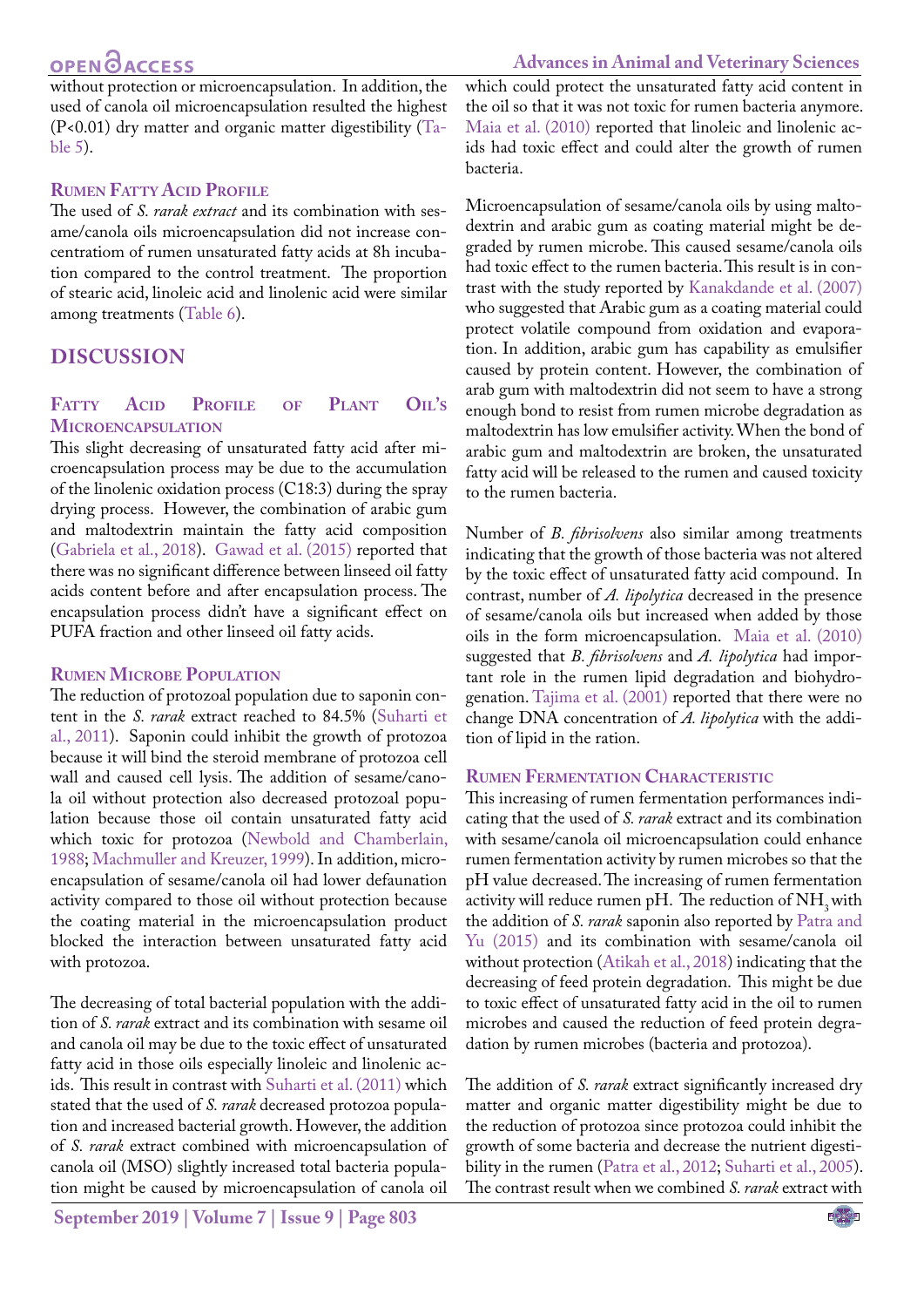# **OPEN**OACCESS

## **Advances in Animal and Veterinary Sciences**

canola/sesame oil without protection decreased dry matter and organic matter digestibility caused by the reduction of protozoa and bacterial population. Moreover, the addition of *S. rarak* extract combined with canola/sesame oil microencapsulation improved dry matter and organic matter digestibility because microencapsulation of canola/sesame oil could protect those oil in the rumen so can reduce the toxic effect of unsaturated fatty acid of those oil to rumen microbes. Our previous research suggest that supplementation of canola and flaxseed oil protected by calcium soap at level 6% did not affect pH level, dry matter digestibility, rumen protozoa and bacteria total, but did increase organic matter digestibility and  $N-NH_3$  concentration [\(Suharti et](#page-7-0) [al., 2015\)](#page-7-0).

The similar total and partial VFA production as wel as methane production among treatments indicating that the used of *S. rarak extract* and its combination with sesame/ canola oils microencapsulation did not alter fermentation by rumen microbes in the rumen. The addition of canola/ sesame oils which contain unsaturated fatty acid may be still low and did not toxic for rumen microbe.

## **RUMEN FATTY ACIDS PROFILE**

The similar fatty acid profiles among treatments indicating that microencapsulation by using maltodextrin and arabic gum less effective to coat the unsaturated fatty acid content in the oil. The bond between the coating material used in microencapsulation is less potent to protect the oil from microbial degradation of rumen. Our previous result suggested that sesame oil is the most resistant to the rumen microbe biohydrogenation process compared to flaxseed or canola oils [\(Hidayah, 2014](#page-7-18)). Although the fat protection using microencapsulation had not avoided the rumen microbe biohydrogenation effectively, but microencapsulation could increased the digestibility of dry and organic matter. It is indicating that the oil microencapsulation can eliminate the negative effects of oil on rumen microbes. As we know that the used of pure oils can trapped rumen microbes and inhibit the binding of rumen microbes to the feed so that it will lower feed degradation. [Khattab et](#page-7-19) [al. \(2015\)](#page-7-19) reported that supplementation of vegetable oils (olive oil and sunflower oil) and monensin increased vaccenic acid and conjugated linoleic acids in ruminal cultures without affecting the rumen dry matter and organic matter digestibilty.

## **CONCLUSION**

The addition of *S. rarak* extract 1 mg/mL combined with canola oil microencapsulation 10% in the concentrate ration decreased protozoa population, increased *Anaerovibrio lipolytica* growth, NH<sub>3</sub> concentration, dry matter and organic matter digestibility but did not affect VFA total and partial and rumen fatty acid profile.

We declare that we have no financial and personal relationships with other people or organizations that can inappropriately influence our work, there is no professional or other personal interest of any nature or kind in any product, service and/or company that could be construed as influencing the content of this paper. This manuscript has not been published and is not under consideration for publication to any other journal or any other type of publication (including web hosting) either by me or any of my co‐authors.

## **ACKNOWLEDGEMENT**

**CONFLICT OF INTEREST**

The authors would like to thanks to Directorate General of Higher Education, Ministry of Research, Technology and Higher Education of Indonesia for providing financial support of this research through "Penelitian Unggulan Perguruan Tinggi (PUPT)" grant.

## **Authors Contribution**

All authors were involved in the design and carried out the research, preparing and proofreading the manuscript.

## **REFERENCES**

- <span id="page-6-5"></span>• Atikah IN, Alimon AR, Yaakub H, Abdullah N, Jahromi MF, Ivan M, Samsudin AA. (2018). Profiling of rumen fermentation, microbial population and digestibility in goats fed with dietary oils containing different fatty acids. BMC Vet. Res. 14: 344. [https://doi.org/10.1186/s12917-018-](https://doi.org/10.1186/s12917-018-1672-0 ) [1672-0](https://doi.org/10.1186/s12917-018-1672-0 )
- • AOAC (2005). Official Methods of Analysis of AOAC International. 18th ed. Assoc. Off. Anal. Chem., Arlington.
- <span id="page-6-1"></span>• Barroso AKM, Pierucci APTR, Freitas SP, Torres AG, Rocha-Leao MHMD (2014). Oxidative stability and sensory evaluation of microencapsulated flaxseed oil. J. Microencapsul. 31: 193-201. [https://doi.org/10.3109/0265](https://doi.org/10.3109/02652048.2013.824514 ) [2048.2013.824514](https://doi.org/10.3109/02652048.2013.824514 )
- <span id="page-6-2"></span>• Carneiro CFH, Tonon VR, Grosso RFC, Hubinger HM (2013). Encapsulation efficiency and oxidative stability of flaxseed oil microencapsulated by spray drying using different combination of wall materials. J. Food Eng*.* 115: 443-451. <https://doi.org/10.1016/j.jfoodeng.2012.03.033>
- <span id="page-6-0"></span>• Chang C, Nickerson MT (2018). Encapsulation of omega 3-6-9 fatty acids-rich oils using protein-based emulsions with spray drying. J. Food Sci. Technol. 55(8): 2850–2861. [https://doi.org/10.1007/s13197-018-3257-0](https://doi.org/10.1007/s13197-018-3257-0  )
- <span id="page-6-3"></span>• Conway EJ (1962). Ammonia. General method. Microdiffusion Analysis and Volumetric Error. Crosby Lockwood and Son Ltd., London, UK., Page 98-100.
- <span id="page-6-4"></span>• Denman SE, McSweeney CS (2006). Development realtime PCR assay for monitoring anaerobic fungal and cellulolytic bacterial populations within the rumen. FEMS Microbiol. Ecol. 58(3): 572-582. [https://doi.org/10.1111/j.1574-](https://doi.org/10.1111/j.1574-6941.2006.00190.x ) [6941.2006.00190.x](https://doi.org/10.1111/j.1574-6941.2006.00190.x )